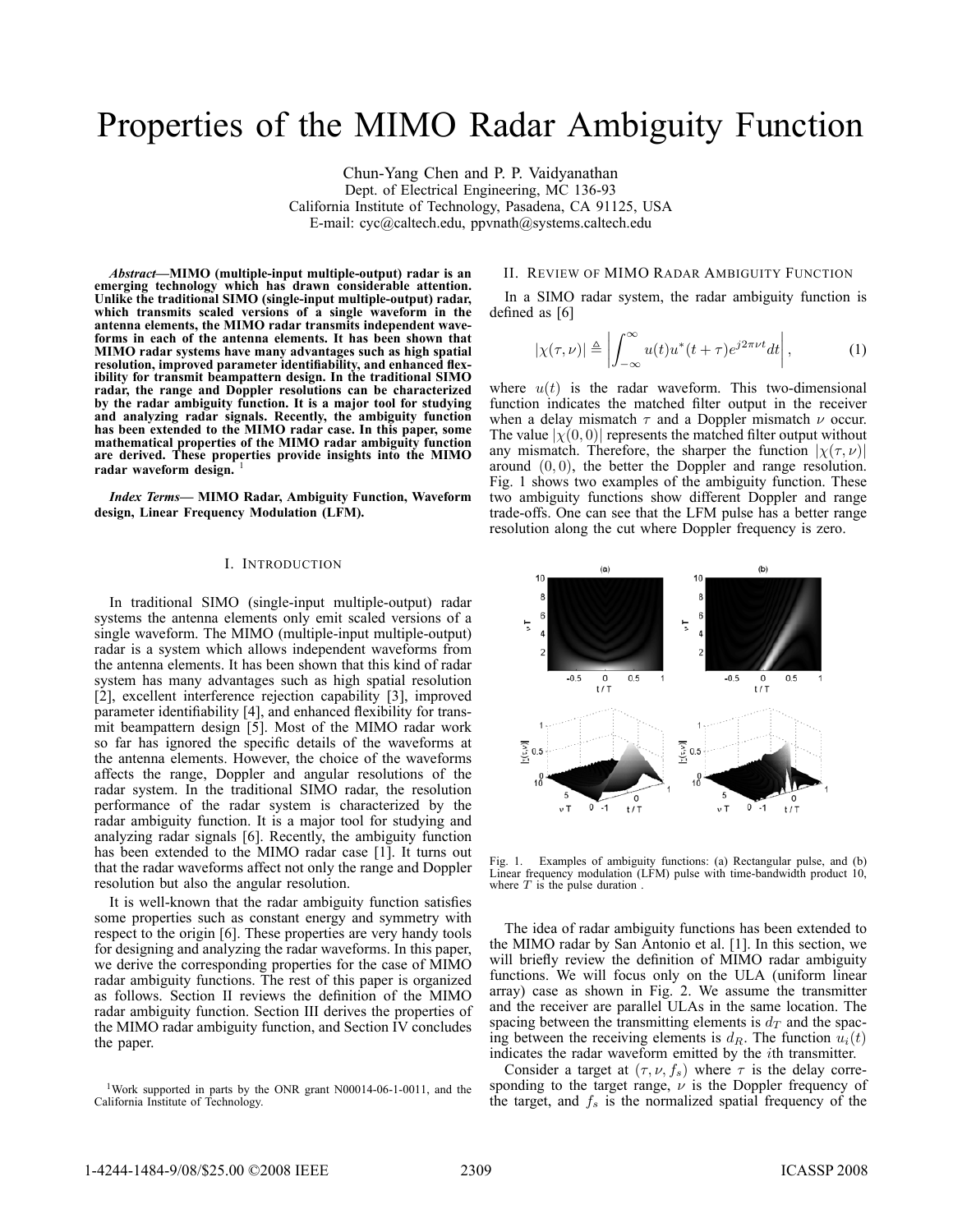

Fig. 2. MIMO radar scheme: (a) Transmitter, and (b) Receiver.

target. The demodulated target response in the nth antenna is proportional to

$$
y_n^{\tau,\nu,f_s}(t) \approx \sum_{m=0}^{M-1} u_m(t-\tau) e^{j2\pi\nu t} e^{j2\pi f_s(\gamma m+n)},
$$

for  $n = 0, 1, \dots, N - 1$ , where N is the number of receiving antennas,  $u_m(t)$  is the radar waveform emitted by the mth antenna,  $\gamma \triangleq d_T/d_R$  and M is the number of transmitting antennas. If the receiver tries to capture this target signal with a matched filter with the assumed parameters  $(\tau', \nu', f'_s)$  then the matched filter output becomes

$$
\sum_{n=0}^{N-1} \int_{-\infty}^{\infty} y_n^{\tau, \nu, f_s}(t) \cdot (y_n^{\tau', \nu', f'_s})^*(t) dt
$$
\n
$$
= \left( \sum_{n=0}^{N-1} e^{j2\pi (f_s - f'_s)n} \right).
$$
\n
$$
\left( \sum_{m=0}^{M-1} \sum_{m'=0}^{M-1} \int_{-\infty}^{\infty} u_m(t - \tau) u_{m'}^*(t - \tau')
$$
\n
$$
e^{j2\pi (\nu - \nu')} t dt \cdot e^{j2\pi (f_s m - f'_s m')\gamma} \right)
$$

The first part in the right hand side of the equation represents the spatial processing in the receiver, and it is not affected by the waveforms  $\{u_m(t)\}\$ . The second part in the right hand side of the equation indicates how the waveforms  $\{u_m(t)\}\$ affect the spatial, Doppler and range resolutions of the radar system. Therefore, we define the **MIMO radar ambiguity function** as

$$
\chi(\tau, \nu, f_s, f'_s) \triangleq \sum_{m=0}^{M-1} \sum_{m'=0}^{M-1} \chi_{m,m'}(\tau, \nu) e^{j2\pi (f_s m - f'_s m')\gamma}, \quad (2)
$$

where

$$
\chi_{m,m'}(\tau,\nu) \triangleq \int_{-\infty}^{\infty} u_m(t) u_{m'}^*(t+\tau) e^{j2\pi \nu t} dt.
$$
 (3)

Note that the MIMO radar ambiguity function can not be expressed as a function of the difference of the spatial frequencies, namely  $f_s - f'_s$ . Therefore, we need both the target spatial frequency  $f_s$  and the assumed spatial frequency  $f'_{s}$  to represent the spatial mismatch. We call the function  $\chi_{m,m'}(\tau,\nu)$  the **cross ambiguity function** because it is similar to the SIMO ambiguity function defined in (1) except it involves two waveforms  $u_m(t)$  and  $u_{m'}(t)$ . Fixing  $\tau$  and  $\nu$  in (2), one can view the ambiguity function as a scaled two-dimensional Fourier transform of the cross ambiguity function  $\chi_{m,m'}(\tau,\nu)$  on the parameters m and m'. The value  $|\chi(0, 0, f_s, f_s)|$  represents the matched filter output without mismatch. Therefore, the sharper the function  $|\chi(\tau, \nu, f_s, f'_s)|$ around the line  $\{(0, 0, f_s, f_s)\}\)$ , the better the radar system resolution.

# III. PROPERTIES OF THE MIMO RADAR AMBIGUITY FUNCTION

We now derive some new properties of the MIMO radar ambiguity function defined in (2). The properties are similar to some of the properties of the SIMO ambiguity functions (e.g., see [6]). We normalize the energy of the transmitted waveform to unity. That is,

$$
\int_{-\infty}^{\infty} |u_m(t)|^2 dt = 1, \forall m \tag{4}
$$

The following property characterizes the ambiguity function when there exists no mismatch.

**Property 1.** If 
$$
\int_{-\infty}^{\infty} u_m(t) u_{m'}^*(t) dt = \delta_{m,m'}
$$
, then  
\n $\chi(0, 0, f_s, f_s) = M, \forall f_s$ .

*Proof:* We have

$$
\chi_{m,m'}(0,0) = \int_{-\infty}^{\infty} u_m(t) u_{m'}^*(t) dt = \delta_{m,m'}.
$$

Substituting the above equation into (2), we obtain

$$
\chi(0,0,f_s,f_s) = \sum_{m=0}^{M-1} \sum_{m'=0}^{M-1} \delta_{m,m'} e^{j2\pi \gamma (f_s m - f_s m')}
$$
  
= 
$$
\sum_{m=0}^{M-1} e^{j0} = M.
$$

This property says that if the waveforms are orthogonal, the ambiguity function is a constant along the line  $\{(0,0,f_s,f_s)\}\$ which is independent of the waveforms  $\{u_m(t)\}\$ . This means the matched filter output is always a constant independent of the waveforms, when there exists no mismatch.

The following property characterizes the integration of the MIMO radar ambiguity function along the line  $\{0, 0, f_s, f_s\}$ even when the waveforms are not orthogonal.

**Property 2.**

$$
\chi(0,0,f_s,f_s)\geq 0,
$$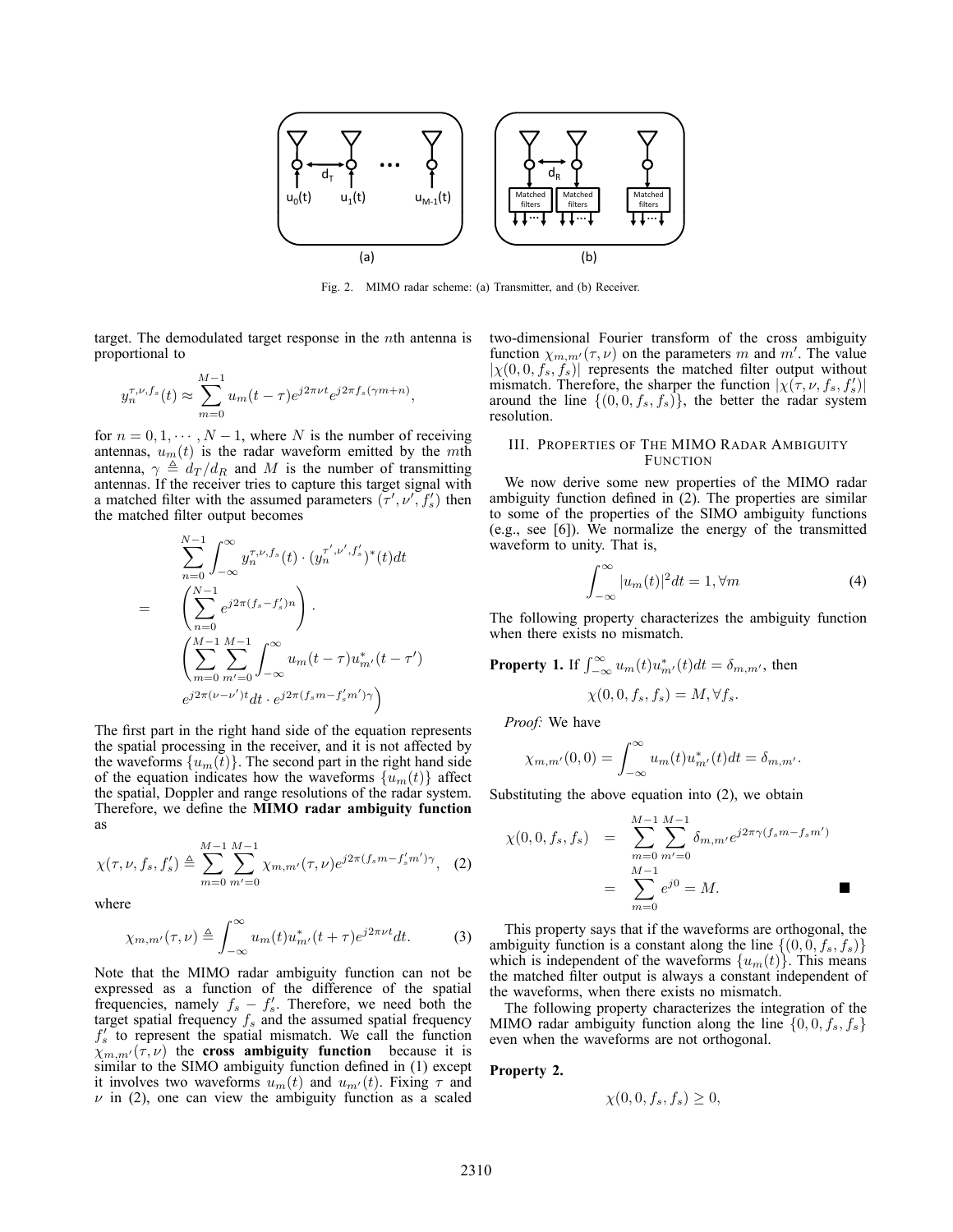and if  $\gamma$  is an integer, then

$$
\int_0^1 \chi(0,0,f_s,f_s)df_s = M.
$$

*Proof:* By using the definitions in (2) and (3), we have

$$
\chi(0,0,f_s,f_s) = \int_{-\infty}^{\infty} \left| \sum_{m=0}^{M-1} u_m(t) e^{j2\pi f_s m\gamma} \right|^2 dt \ge 0
$$

By using the definitions in (2) and (3) and changing variable, we obtain

$$
\int_0^1 \chi(0, 0, f_s, f_s) df_s
$$
  
= 
$$
\int_0^1 \sum_{m=0}^{M-1} \sum_{m'=0}^{M-1} \chi_{m,m'}(0, 0, ) e^{j2\pi f_s \gamma (m-m')} df_s
$$
  
= 
$$
\sum_{m=0}^{M-1} \sum_{m'=0}^{M-1} \chi_{m,m'}(0, 0, ) \delta_{m,m'} = M
$$

This property says that when  $\gamma$  is an integer, the integration of the MIMO radar ambiguity function along the line  $\{0, 0, f_s, f_s\}$  is a constant, no matter how waveforms are chosen. The following property characterizes the energy of the cross ambiguity function.

# **Property 3.**

$$
\int_{-\infty}^{\infty} \int_{-\infty}^{\infty} |\chi_{m,m'}(\tau,\nu)|^2 d\tau d\nu = 1.
$$

*Proof:* We have

$$
\int_{-\infty}^{\infty} \int_{-\infty}^{\infty} |\chi_{m,m'}(\tau,\nu)|^2 d\tau d\nu
$$
\n
$$
= \int_{-\infty}^{\infty} \int_{-\infty}^{\infty} \left| \int_{-\infty}^{\infty} u_m(t) u_{m'}^*(t+\tau) e^{j2\pi \nu t} dt \right|^2 d\nu d\tau
$$
\n
$$
= \int_{-\infty}^{\infty} \int_{-\infty}^{\infty} |u_m(t) u_{m'}^*(t+\tau)|^2 dt d\tau,
$$

where we have used Parseval's theorem [7] to obtain the last equality. By changing variables, we obtain

$$
\int_{-\infty}^{\infty} \int_{-\infty}^{\infty} |u_m(t)u_{m'}^*(t+\tau)|^2 dt d\tau =
$$
  

$$
\int_{-\infty}^{\infty} |u_m(t)|^2 dt \int_{-\infty}^{\infty} |u_{m'}(t)|^2 dt = 1
$$

This property states that the energy of the cross ambiguity function is a constant, independent of the waveforms  $u_m(t)$ and  $u_{m'}(t)$ . In the special case of  $m = m'$ , this property implies that the SIMO radar ambiguity function defined in (1) has constant energy [6]. The following property characterizes the energy of the MIMO radar ambiguity function.

**Property 4.** If  $\gamma$  is an integer, then

$$
\int_0^1 \int_0^1 \int_{-\infty}^\infty \int_{-\infty}^\infty |\chi(\tau,\nu, f_s f_s')|^2 d\tau d\nu df_s df_s' = M^2.
$$

*Proof:* By using the definition of MIMO radar ambiguity function in  $(2)$  and performing appropriate change of variables, we have

$$
\int_{0}^{1} \int_{0}^{1} \int_{-\infty}^{\infty} \int_{-\infty}^{\infty} |\chi(\tau, \nu, f_{s}f_{s}')|^{2} d\tau d\nu df_{s} df_{s}'
$$
\n
$$
= \frac{1}{\gamma^{2}} \int_{-\infty}^{\infty} \int_{-\infty}^{\infty} \int_{0}^{\gamma} \int_{0}^{\gamma} \int_{0}^{\gamma} \left| \sum_{m=0}^{M-1} \sum_{m=0}^{M-1} \chi_{m,m'}(\tau, \nu) e^{j2\pi (f_{s}m - f_{s}'m')} \right|^{2} df_{s} df_{s}' d\tau d\nu
$$
\n(5)

Using Parserval's theorem and applying Property 3, the above integral reduces to

$$
\int_{-\infty}^{\infty} \int_{-\infty}^{\infty} \sum_{m=0}^{M-1} \sum_{m'=0}^{M-1} |\chi_{m,m'}(\tau,\nu)|^2 d\tau d\nu = \sum_{m'=0}^{M-1} \sum_{m'=0}^{M-1} 1 = M^2
$$

This property states that when  $\gamma$  is an integer, the energy of the MIMO radar ambiguity function is a constant which is independent of the waveforms  $\{u_m(t)\}\$ . For example, whether we choose  $\gamma = 1$  or  $\gamma = N$ , the energy of the MIMO radar ambiguity function is the same. Recall that Property 2 states that the integration of MIMO radar ambiguity function along the line  $\{(0, 0, f_s, f_s)\}$  is also a constant. This implies that in order to make the ambiguity function sharp around  $\{0, 0, f_s, f_s\}$ , we have to spread the energy of the ambiguity function evenly on the available time and bandwidth.

For the case that  $\gamma$  is not an integer, we can not directly apply Parserval's theorem. In this case, the energy of the ambiguity function actually depends on the waveforms  ${u<sub>m</sub>(t)}$ . However, the following property characterizes the range of the energy of the MIMO radar ambiguity function.

# **Property 5.**

$$
\frac{[\gamma]^2}{\gamma^2} M^2 \le \int_0^1 \int_0^1 \int_{-\infty}^\infty \int_{-\infty}^\infty |\chi(\tau,\nu, f_s f_s')|^2 d\tau d\nu df_s df_s' \le \frac{[\gamma]^2}{\gamma^2} M^2
$$

where  $[\gamma]$  is the largest integer  $\leq \gamma$ , and  $[\gamma]$  is the smallest integer  $\geq \gamma$ .

*Proof:* Using (5), we have

$$
\int_0^1 \int_0^1 \int_{-\infty}^\infty \int_{-\infty}^\infty |\chi(\tau,\nu, f_s f_s')|^2 d\tau d\nu df_s df_s'
$$
  
\n
$$
\leq \frac{1}{\gamma^2} \int_{-\infty}^\infty \int_{-\infty}^\infty \int_0^{\lceil \gamma \rceil} \int_0^{\lceil \gamma \rceil} \int_0^{\lceil \gamma \rceil} d\tau d\nu
$$
  
\n
$$
\left| \sum_{m=0}^{M-1} \sum_{m=0}^{M-1} \chi_{m,m'}(\tau,\nu) e^{j2\pi (f_s m - f_s' m')} \right|^2 df_s df_s' d\tau d\nu
$$

Using Parserval's theorem and applying Property 3, the above value equals

$$
\frac{[\gamma]^2}{\gamma^2} \int_{-\infty}^{\infty} \int_{-\infty}^{\infty} \sum_{m=0}^{M-1} \sum_{m'=0}^{M-1} |\chi_{m,m'}(\tau,\nu)|^2 d\tau d\nu = \frac{[\gamma]^2}{\gamma^2} M^2
$$

The lower bound can be obtained similarly.